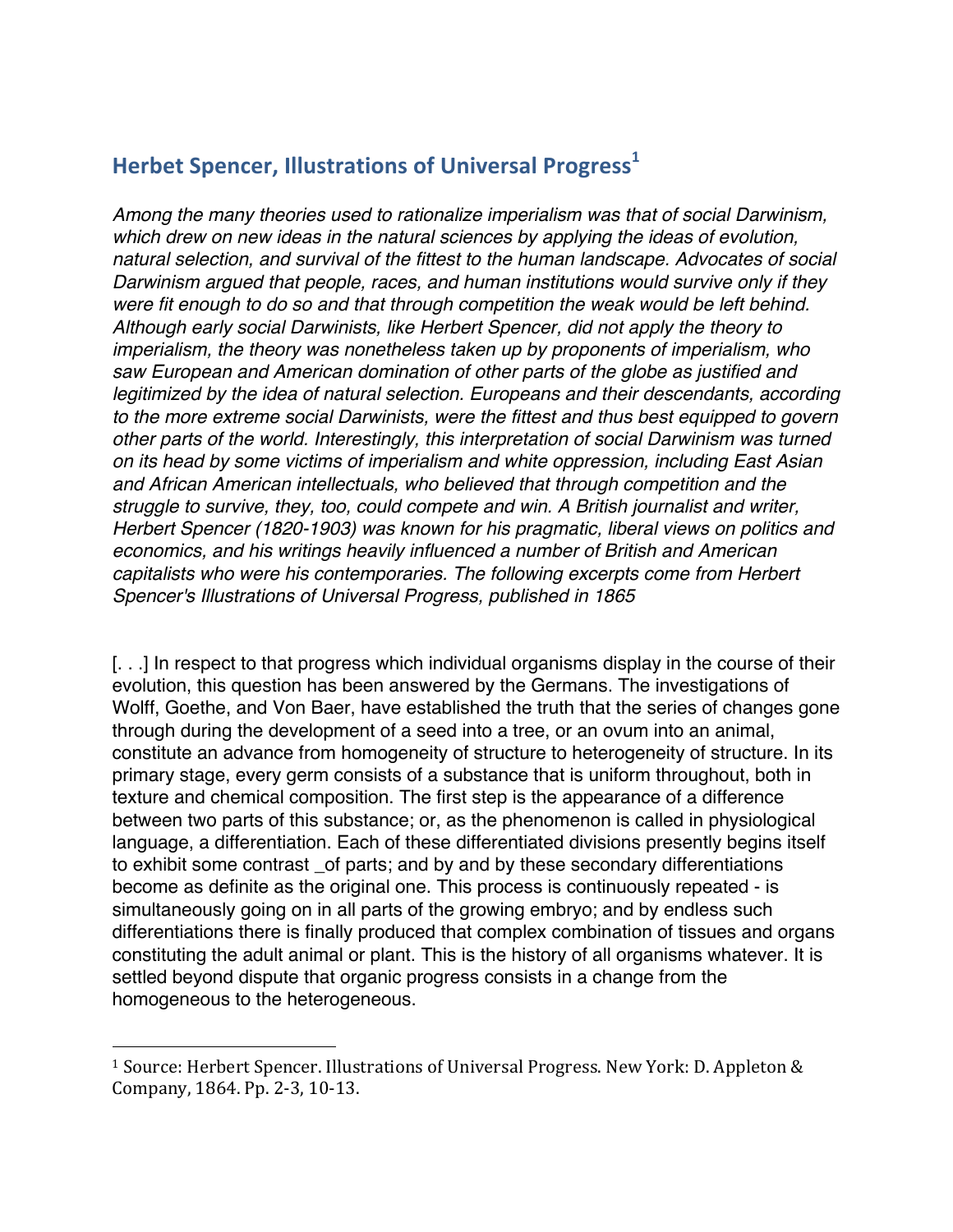Now, we propose in the first place to show, that this law of organic progress is the law of all progress. Whether it be in the development of the Earth, in the development of Life upon its surface, in the development of Society, of Government, of Manufactures, of Commerce, of Language, Literature, Science, Art, this same evolution of the simple into the complex, through successive differentiations, holds throughout. From the earliest traceable cosmical changes down to the latest results of civilization, we shall find that the transformation of the homogeneous into the heterogeneous, is that in which Progress essentially consists. [. . .]

Whether an advance from the homogeneous to the heterogeneous is or is not displayed in the biological history of the globe, it is clearly enough displayed in the progress of the latest and most heterogeneous creature - Man. It is alike true that, during the period in which the Earth has been peopled, the human organism has grown more heterogeneous among the civilized divisions of the species; and that the species, as a whole, has been growing more heterogeneous in virtue of the multiplication of races and the differentiation of these races from each other.

In proof of the first of these positions, we may cite the fact that, in the relative development of the limbs, the civilized man departs more widely from the general type of the placental mammalian than do the lower human races. While often possessing well-developed body and arms, the Papuan has extremely small legs: thus reminding us of the quadrumana, in which there is no great contrast in size between the hind and fore limbs. But in the European, the greater length and massiveness of the legs has become very marked - the fore and hind limbs are relatively more heterogeneous. Again, the greater ratio which the cranial bones bear to the facial bones illustrates the same truth. Among the vertebrata in general, progress is marked by an increasing heterogeneity in the vertebral column, and more especially in the vertebrae constituting the skull: the higher forms being distinguished by the relatively larger size of the bones which cover the brain, and the relatively smaller size of those which form the jaw, &c. Now, this characteristic, which is stronger in Man than in any other creature, is stronger in the European than in the savage. Moreover, judging from the greater extent and variety of faculty he exhibits, we may infer that the civilized man has also a more complex or heterogeneous nervous system than the uncivilized man: and indeed the fact is in part visible in the increased ratio which his cerebrum bears to the subjacent ganglia.

If further elucidation be needed, we may find it in every nursery. The infant European has sundry marked points of resemblance to the lower human races; as in the flatness of the alÂ¾ of the nose, the depression of its bridge, the divergence and forward opening of the nostrils, the form of the lips, the absence of a frontal sinus, the width between the eyes, the smallness of the legs. Now, as the developmental process by which these traits are turned into those of the adult European, is a continuation of that change from the homogeneous to the heterogeneous displayed during the previous evolution of the embryo, which every physiologist will admit; it follows that the parallel evelopmental process by which the like traits of the barbarous races have been turned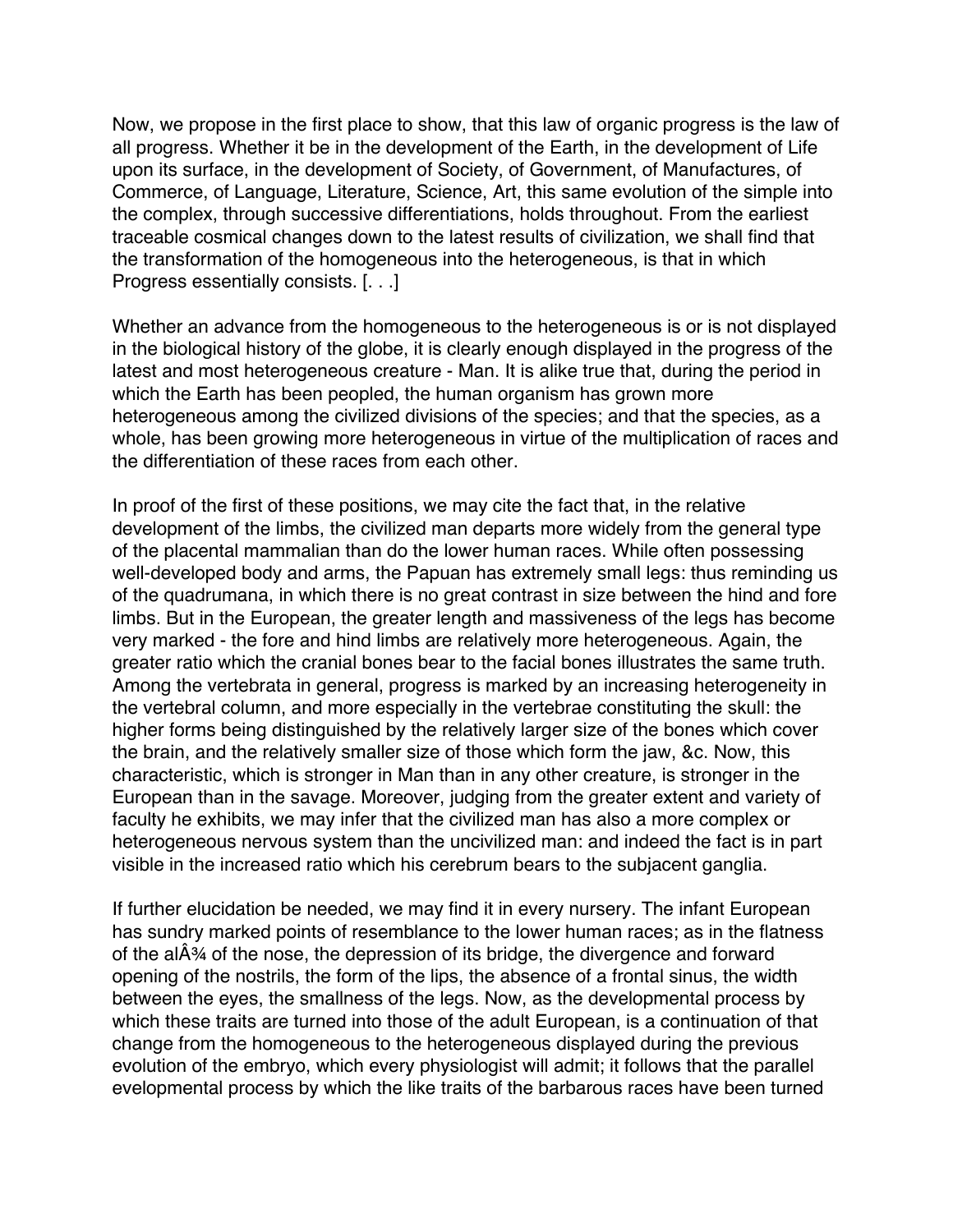into those of the civilized races, has also been a continuation of the change from the homogeneous to the heterogeneous. The truth of the second position - that Mankind, as a whole, have become more heterogeneous - is so obvious as scarcely to need illustration. Every work on Ethnology, by its divisions and subdivisions of races, bears testimony to it. Even were we to admit the hypothesis that Mankind originated from several separate stocks, it would still remain true, that as, from each of these stocks, there have sprung many now widely different tribes, which are proved by philological evidence to have had a common origin, the race as a whole is far less homogeneous than it once was. Add to which, that we have, in the Anglo-Americans, an example of a new variety arising within these few generations; and that, if we may trust to the description of observers, we are likely soon to have another such example in Australia.

On passing from Humanity under its individual form, to Humanity as socially embodied, we find the general law still more variously exemplified. The change from the homogeneous to the heterogeneous is displayed equally in the progress of civilization as a whole, and in the progress of every tribe or nation; and is still going on with increasing rapidity. As we see in existing barbarous tribes, society in its first and lowest form is a homogeneous aggregation of individuals having like powers and like functions: the only marked difference of function being that which accompanies difference of sex. Every man is warrior, hunter, fisherman, tool-maker, builder; every woman performs the same drudgeries; every family is self-sufficing, and save for purposes of aggression and defence, might as well live apart from the rest. Very early, however, in the process of social evolution, we find an incipient differentiation between the governing and the governed. Some kind of chieftainship seems coeval with the first advance from the state of separate wandering families to that of a nomadic tribe. The authority of the strongest makes itself felt among a body of savages as in a herd of animals, or a posse of schoolboys. At first, however, it is indefinite, uncertain; is shared by others of scarcely inferior power; and is unaccompanied by any difference in occupation or style of living: the first ruler kills his own game, makes his own weapons, builds his own hut, and economically considered, does not differ from others of his tribe. Gradually, as the tribe progresses, the contrast between the governing and the governed grows more decided. Supreme power becomes hereditary in one family; the head of that family, ceasing to provide for his own wants, is served by others; and he begins to assume the sole office of ruling.  $[ \ldots ]$